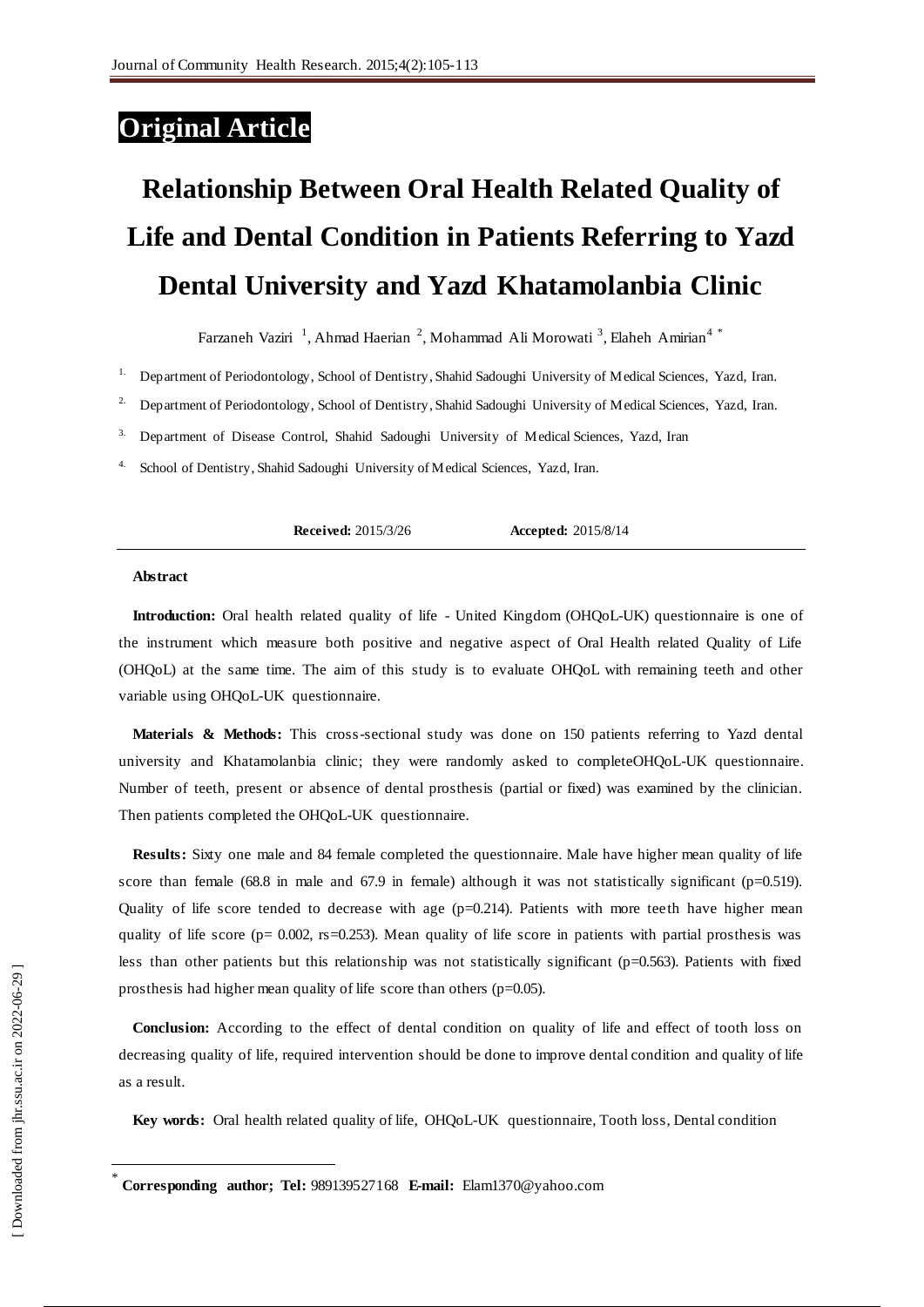#### **Introduction**

Oral Health related quality of life involves part of life quality specially affected by an individual's health. The effect of health on quality of life (QoL) has attracted a lot of attention in medicine and dentistry. Different diseases, including oral disorders affect a person's QoL in different ways. People may get into trouble with various aspects of their performance, appearance, and even relationship between the individuals. Although many oral diseases are not fatal, they can cause significant morbidity in terms of physical, social, and psychological problems that affect a person's  $QoL^{[1]}$ . In fact, understanding a patient with dental problems is regarded important in assessing the health needs of the patient.

The findings of a study done by Mack et al revealed that the impact of reducing the number of teeth without replacing them on QoL was as much as cancer and kidney diseases  $^{[2]}$ . The results of another study on people who were 85years old, showed that those with more than 20 teeth had better physical health compared with those with less than 19 teeth  $^{[3]}$ . In a study by Needleman et al. (2005), a relationship was detected between the number of teeth with pocket depth of ≥5 mm and mean QoL score [4]. The results of Slade and Sanders' study demonstrated that within people having none of the five clinical problems (more than 5 missing teeth, dentures, untreated tooth decay, moderate to severe

periodontitis, tooth pain) mean QoL score was weakly associated with age, though in those with more than two clinical problems, an inverse relationship was observed between QoL and aging<sup>[5]</sup>.

Such questionnaires, as Oral Health Impact Profile  $(OHIP)$ <sup>[6-10]</sup>, Oral Health-related Quality of Life (OHQoL), Dental Health Index (DHI)) are generally used to assess the effect of oral health on QoL, among which OHQoL-UK questionnaire was used in the present study, since it investigates both positive and negative aspects simultaneously.

In Iran, like other communities, QoL can be affected by the dental status. Since no study has been conducted in this area in Iranian society via OHQoL-UK questionnaire, the present study was conducted to investigate the relationship between oral health-related quality of life and dental status of the patients referring to Dental School and Khatam al-Anbia Clinic in Yazd, as a subset of Iranian community.

### **Materials and Methods**

In this cross-sectional study, 150 patients referring to Yazd Dental School and Yazd Khatam al-Anbia Clinic were randomly selected and then were asked to complete OHQoL-UK questionnaire. Considering the statistically significant level of P<0.05 and 80% statistical test power in order for the statistically significant relationship between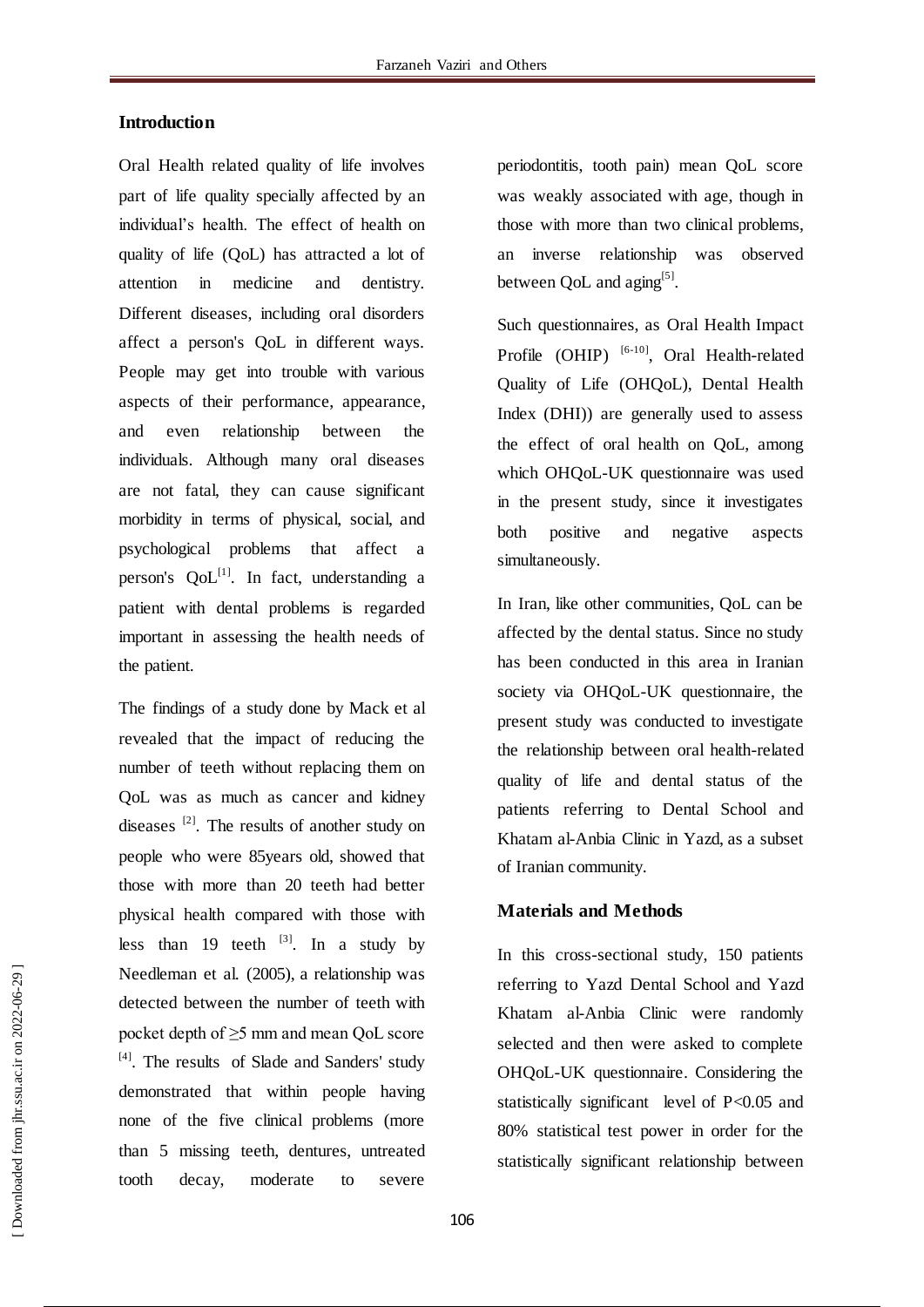quality of life score and dental condition to be established, 150samples are required based on the standard questionnaire and  $\delta$ = 0/3 obtained from previous studies. Initially, number of teeth, presence or absence of dental prostheses such as partial denture and fixed prosthesis were examinedby a clinicianIn this study, the OHQoL-UK questionnaire was used including16 questions on four aspects of QoL. A a matter of fact sincethe Persian version of the questionnaire was not available ,the questionnaire was first translated from English to Persian and then another expert was asked to return the Persian version to English. The translation was compared with the original text and its consistency was confirmed by two periodontology specialists. In order to check the reliability of the Persian version, 30 patients were studied in a pilot study. Questions were classified into symptoms, physical, psychological, and social dimensions. The reliability of questions was evaluated and Cronbach's alpha was reported between 0.60 to 0.77 in regard with different questions. In the main phase of study, a few demographic questions probing for patients' age, marital status, and sex were added to the questionnaire.

Inclusion criteria in the present study consisted of the patient consent as well as patients' lack of a systemic disease. Furthermore, the study method was approved by the Ethics Committee of Yazd Shahid Sadoughi Dental School.

Each question was presented via a 5-likert scale as follows: 1) very bad effect; 2) bad effect; 3) no effect; 4) good effect; 5) very good effect. Scores were summed up being in the range of 16 - 80 which a lower score indicated a worse effect on QoL. The study data were normally distributed and thus were analyzed via SPSS software (ver.18) using t-test, ANOVA and correlation coefficient (Pvalue≤0.05 was considered statistically significant)

#### **Results**

Among 150 completed questionnaires, 5 questionnaires were excluded due to the incomplete information. As it is shown in Table 1, questionnaires were responded by 61 men (42.07%) and 84 women(57.93%) in the age range of 17-70 years. The mean QoL score was reported to be higher within men (68.6) compared to the women (67.9). However, this difference was not proved to be statistically significant (p=0.519).

The mean QoL score of patients decreased with aging which was not observed to be statistically significant ( $p=0.214$ ), whereas the decrease in the social dimension was statistically significant ( $p = 0.003$ ) (Table 1). Moreover, no correlation was demonstrated between patients' marital status and mean QoL score (p=0.707)(Table 1)The correlation coefficient was used to compare the relationship between number of teeth and mean QoL score. By increasing the number of teeth, the mean QOL score increased as well ( $p=0.002$ ,  $r=0.253$ ), which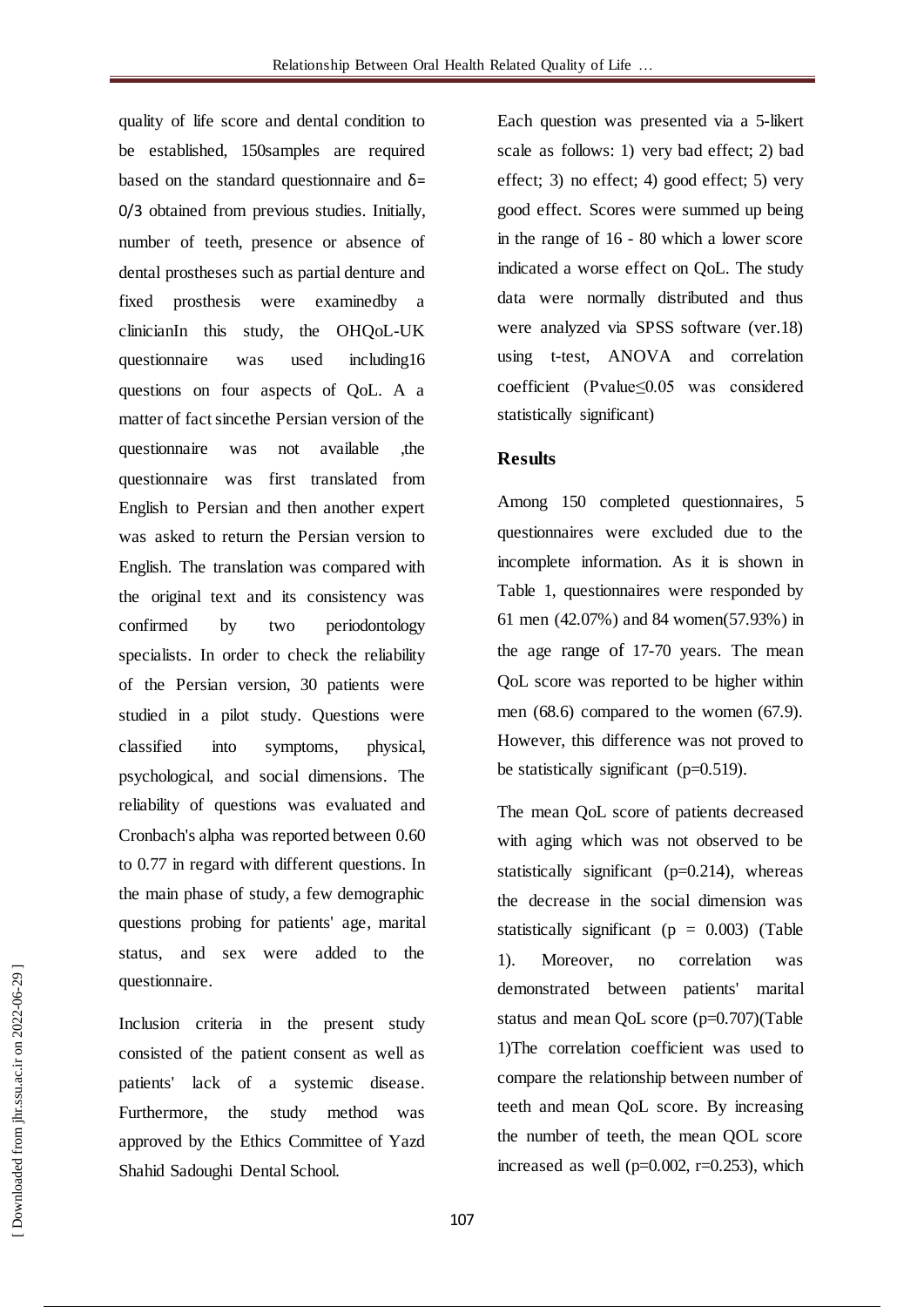was statistically significant in regard with psychological and social aspects (Psychological: p <0.0001, r = 0.296 - Social:  $p=0.014$ ,  $r = 0.200$ , though, mean QoL score was not statistically significant in symptom and physical aspects (Symptoms: p=0.060, r=0.154 - Physical: p= 0.085, r=0.141)(Table 2).

Within 145 patients participating in this study, 5 patients (3.44%) were reported to have partial denture, 32 patients (22.06%) had a fixed prosthesis, and others revealed no prosthesis. Mean QoL score of patients who had a partial denture was reported lower than that of others, however, this correlation was not statistically significant  $(p = 0.563)$ . Furthermore, Mean QoL score of patients with fixed prosthesis was higher than others  $(p= 0.05)$  (Table 1).

| Demographic     |           | <b>Number</b> | <b>Mean</b> | <b>SD</b> | <b>P.value</b> |
|-----------------|-----------|---------------|-------------|-----------|----------------|
| Age             | 20-29     | 29(20%)       | 68.2        | 5.96      | $p^1 = 0.214$  |
|                 | $30 - 39$ | 40(27.6%)     | 69.87       | 6.19      |                |
|                 | 40-59     | 71(49%)       | 67.47       | 6.57      |                |
|                 | $+60$     | $5(3.4\%)$    | 65.83       | 8.28      |                |
| <b>Gender</b>   | Female    | 84(57.93%)    | 67.91       | 6.99      | $p^2=0.519$    |
|                 | Male      | 61(42.07%)    | 68.6        | 5.69      |                |
| <b>Marriage</b> | Single    | $17(11.8\%)$  | 68.73       | 6.65      | $p^2=0.707$    |
| status          | Married   | 128(88.2%)    | 68.13       | 6.45      |                |
| <b>Partial</b>  | Present   |               |             | 7.79      |                |
| prosthesis      |           | $5(3.44\%)$   | 66.6        |           | $p^2=0.563$    |
|                 | Absence   | 140(96.56%)   | 68.3        | 6.42      |                |
| <b>Fixed</b>    | Present   | 32(22.06%)    | 70.2        | 5.85      | $p^2=0.05*$    |
| prosthesis      | Absence   | 113(77.94%)   | 67.7        | 6.54      |                |

Table 1: The relationship between QoL and patient's demographic data

<sup>1</sup>: ANOVA test

²: T test

\*: stastitically significant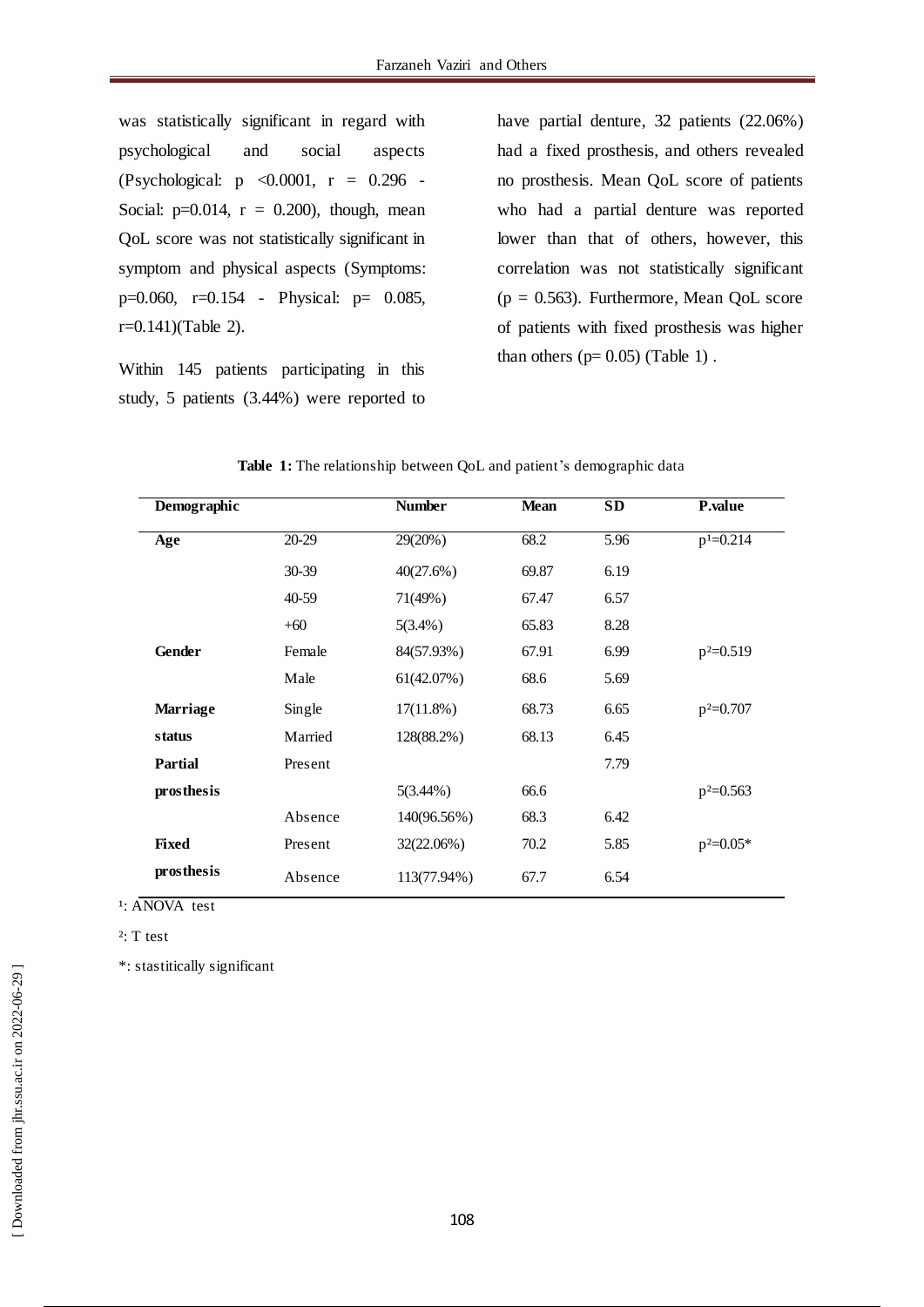| <b>Dimension</b> |                     | <b>Teeth</b> |
|------------------|---------------------|--------------|
| <b>Symptom</b>   | Pearson Correlation | 0.154        |
|                  | P-value             | 0.060        |
| <b>Physical</b>  | Pearson Correlation | 0.141        |
|                  | P-value             | 0.085        |
| Psychological    | Pearson Correlation | $0.296*$     |
|                  | P-value             | 0.000        |
| <b>Social</b>    | Pearson Correlation | $0.200*$     |
|                  | P-value             | 0.014        |
| <b>Total</b>     | Pearson Correlation | $0.253*$     |
|                  | P-value             | 0.002        |
|                  |                     |              |

**Table 2:** Correlation of number of teeth and quality of life

\*: statistically significant

#### **Discussion**

Attention to different aspect of health like social, psychological, physical and patient statisfication impact on quality of life is increasing. Health-related quality of life (HRQoL) describes these aspects well which is utilized in recent studies related to the oral health  $^{[7,11-17]}$ .

In the current study, the mean QoL score in men was reported higher than in women, though this difference was not proved to be statistically significant (p=0.519). Studies conducted by Aslund et al  $(2008)^{[18]}$  and Kumar et al. in  $(2008)$ <sup>[19]</sup> showed higher score of QoL in men which is in line with the findings of the present study. According to Kumar et al. lower score of QoL is expected in women, which can be related to their higher dental anxiety.

According to t this study results, an increase in age resulted in a decrease of mean QoL score  $(p=0.214)$ . This relationship was

reported to be statistically significant in the social dimension (p=0.003), whereas it was not demonstrated to be significant in regard with other dimensions. Since increasing age can increase occurence of such chronic diseases as caries, periodontal diseases as well as risk of tooth loss, a decrease in QoL score was predictable. The study results were consistent with the findings of other studies as example Steele et al, 2004; Gerritsen et al, 2010; Mc Grath, 2009<sup>[8, 20-</sup>  $22$ ]. In contrary, the results of Aslund et al. 's study in France were in contrast with the findings of the present study, which can be explained by the higher life expectancy<sup>[23,24]</sup>, as well as positive effect of economic situation on life expectancy<sup>[25]</sup> and as a result on QoL in France.

Since small number of single people participated in this study, no relationship was detected between patients' marital status and QoL score(p=0.707), which confirms ,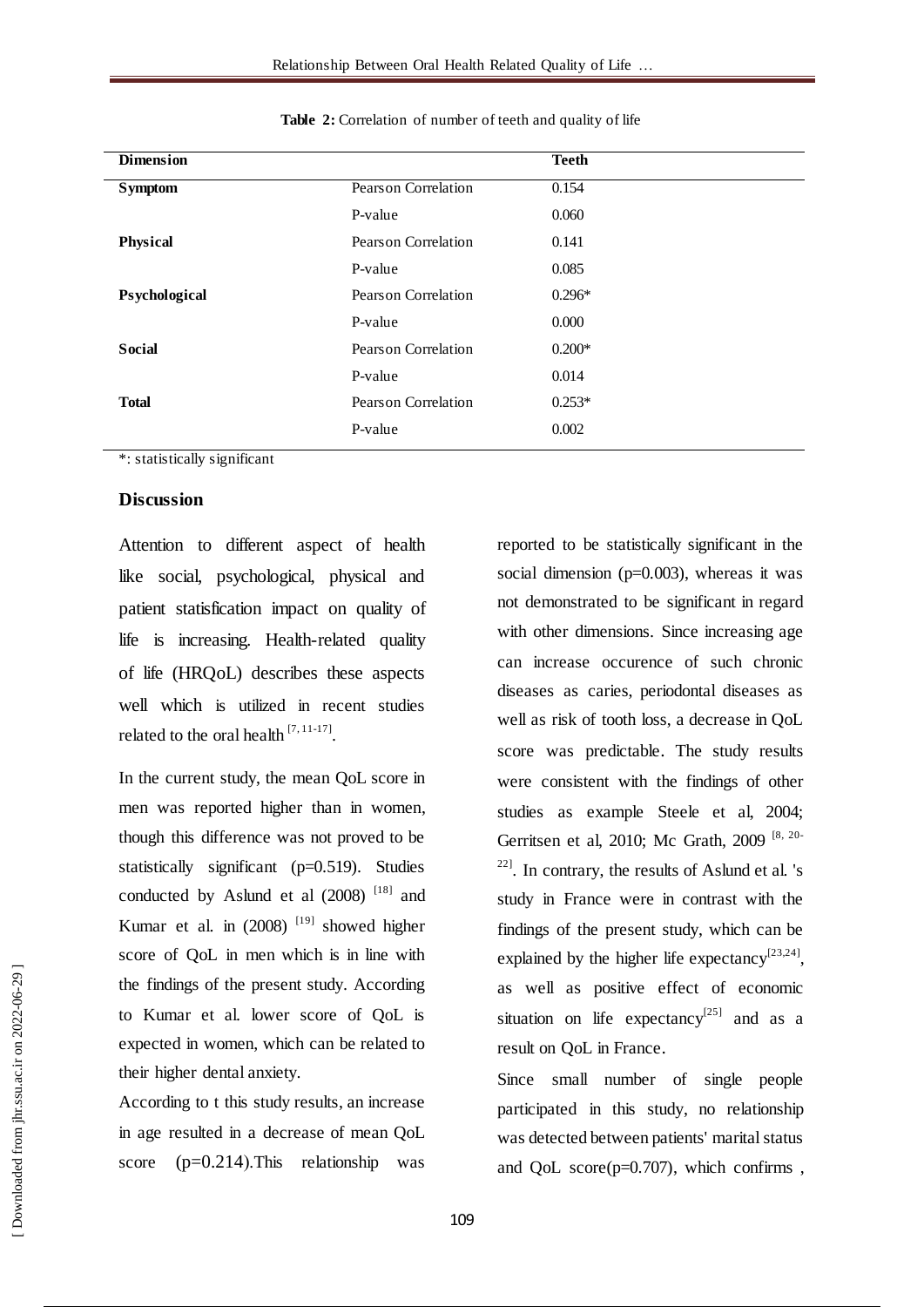findings of a study carried out by Akifusa et al.(2005), which proposed no relationship between marital status and  $QoL$   $^{[3]}$ .

In the present study, the mean score of QoL was reported higher within patients who had more teeth ( $p = 0.002$ ,  $r = 0.253$ ) (Table 2), which was consistent with the findings of numerous studies conducted within 2002-  $2010^{[3, 8, 18, 20, 22, 26-29]}$ . Tooth loss is mainly the result of periodontal disease and caries, and the problems associated with the disease such as pain, swollen gums, bleeding gums, and bad breath can obviously reduce QoL. The consequences of tooth loss such as unpleasant appearance, difficulty in speaking, eating disorders, endangering public health can also reduce the QoL. However, Hassellet al. (2006) did not find any significant relationships between the number of teeth and QoL, whereas only a significant correlation was observed between the number of front teeth and QoL score.

QoL in patients with partial dentures was reported to be lower compared to other patients, though this difference was not proved to be statistically significant (p=0.563) taking small number of patients with partial denture into account in the study sample. Moreover, QoL was significantly observed to be higher  $(p=0.05)$  within patients with fixed prosthesis The result of this study in regard with the relationship between QoL and the prosthetic condition was consistent with findings of Aslund study  $(2008)^{18}$ , whereas the study results were in contrast with those of AL-omiri (2010)(32) which demonstrated no relationship between the prosthetic condition and QoL. The reason for this inconsistency can be explained by the fact that the effects of prosthetic condition on QoL depends on patients' satisfaction with their dental prosthesis.

It is worth mentioning that the current study did not assess the relationship between the number of teeth and QoL score based on the location of the missing teeth, performance of teeth, and functional teeth , although all these factors could affect the results of the study. It should be also noted that participants of the study were all patients referring to Yazd Dental School and Yazd Khatam AL-Anbiya Clinic who were dissatisfied with their dental status,as a result, the findings of this study were limited to this group of people. Hence, conducting further studies are recommended t taking the type of teeth into consideration within a larger population.

#### **Conclusion**

The findings of the present study proposed the direct effect of dental condition and loosing teeth on quality of life. Thus any interventions improving the dental status can be effective in enhancing QoL which ultimately can lead to more enjoyment and pleasure in life such as oral health instructions, improvement of individual knowledge, periodic dental visits.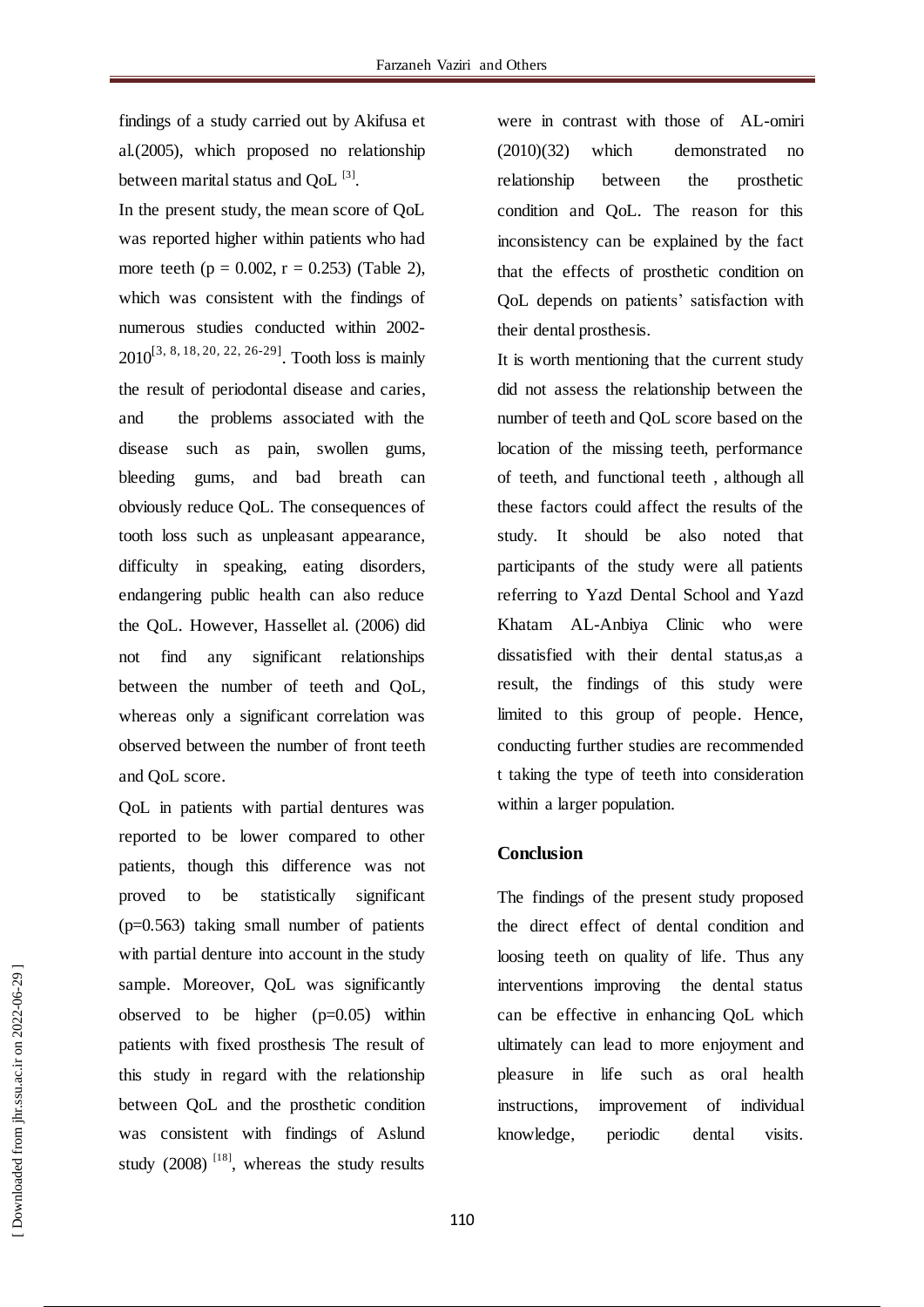#### **References**:

- 1- Jain M, Kaira LS, Sikka G, et al. How Do Age and Tooth Loss Affect Oral Health Impacts and Quality of Life? A Study Comparing Two State Samples of Gujarat and Rajasthan. Journal of Dentistry (Tehran). 2012;9(2):135–144.
- 2- Mack F, Schwahn C, Fiene JS, et al. The impact of tooth loss on general health related to quality of life among elderly Pomeranians: results from the study of health in Pomerania (SHIP-O). The International Journal of Prosthodontics.2005;18(5):414-419.
- 3- Akifusa S, Soh I, Ansai T, et al. Relationship of number of remaining teeth to health-related quality of life in community-dwelling elderly. [Gerodontology.](http://www.ncbi.nlm.nih.gov/pubmed/15934350) 2005;22(2):91-97.
- 4- Needleman I, McGrath C, Floyd P, et al. Impact of oral health on the life quality of periodontal patients. Journal of Clinical Periodontology. 2004;31(6):454-457.
- 5- Slade GD, Sanders AE. The Paradox of Better Subjective Oral Health in Older Age. Journal of Dental Research. 2011;90(11):1279-1285.
- 6- Sundaram NS, Narendar R, Dineshkumar P, et al. Evaluation of oral health related quality of life in patient with mild periodontitis among young male population of Namakkal. [Journal of Pharmacy And Bioallied](http://www.jpbsonline.org/)  [Sciences.](http://www.jpbsonline.org/) 2013;5(1):s30-32.
- 7- Mumcu G, Niazi S, Stewart J, et al. Oral health and related quality of life status in patients from UK and turkey: a comparative study in Behcet's disease. Journal of Oral Pathology and Medicine. 2009;38:406- 409.
- 8- Steele JG, Sanders AE, Slade G, et al. How do age and tooth loss affect oral health impacts and quality of life? A study comparing two national samples. Community Dentistry and Oral Epidemiology. 2004;2:107- 114.
- 9- Fernandes MJ, Adolph Ruta D, Ogden GR, et al. Assessing oral health-related quality of life in general dental practice in Scotland: validation of the OHIP-14.Community Dentistry and Oral Epidemiology. 2006;34(1):53-62.
- 10- Hägglin C, Berggren UFind all citations by this author(default).Or filter your current search , Hakeberg M, et al. Evaluation of a Swedish version of the OHIP-14 among patients in general and specialist dental care. Swedish Dental Journal. 2007;31(2):91-101
- 11- Kim HJ, Shin A, Yum JH. The Influence of Oral Health Status and Causes of Dental Caries on the OHQoL of University Student. International Journal of Bio-Science and Bio-Technology. 2014;6(3):41-48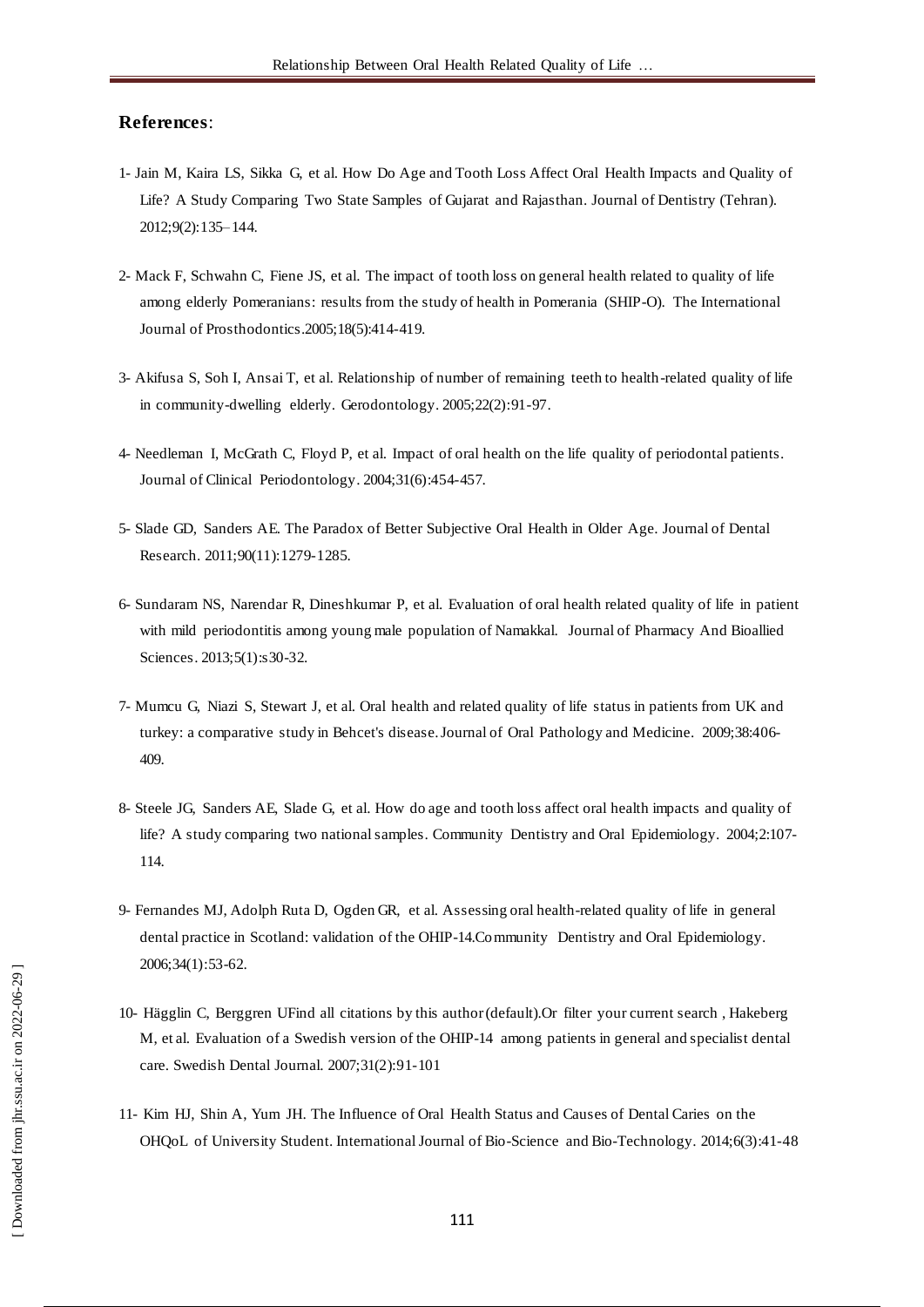- 12 [Liu](javascript:void\(0\);) P, [McGrath](javascript:void\(0\);) C, [Pan Cheung](javascript:void\(0\);) GS. Improvement in Oral Health–related Quality of Life after Endodontic Treatment: A Prospective Longitudinal Study. Journal Of Endodontics. 2014;40(6):805-10.
- 13- Needleman I, McGrath C, Floyd P, et al. Impact of oral health on the life quality of periodontal patients. Journal Of Endodontics. 2005;6:454-457.
- 14- Saito A, Hosaka Y, Kikuchi M, et al. Effect of initial periodontal therapy on oral health-related quality of life in patients with periodontitis in Japan. Journal Of Endodontics. 2010;81(7):1001-9.
- 15- Saito A, Ota K, Hosaka Y, et al. Potential impact of surgical periodontal therapy on oral health-related quality of life in patients with periodontitis: a pilot study[. Journal of Clinical Periodontology .](http://onlinelibrary.wiley.com/journal/10.1111/%28ISSN%291600-051X) 2011;38(12):1115-21.
- 16- Nagarajan S, Chandra RV. Perception of oral health related quality of life (OHQoL-UK) among periodontal risk patients before and after periodontal therapy. Comunity Dent al Health. 2012;29(1):90-4.
- 17- Shanbhag S, Dahiya M, Croucher R. The impact of periodontal therapy on oral health -related quality of life in adults: a systematic review. [Journal of Clinical Periodontology .](http://onlinelibrary.wiley.com/journal/10.1111/%28ISSN%291600-051X) 2012;39(8):725-35.
- 18- Aslund M, Pjetursson BE, Lang NP. measuring oral health-related Quality of life using OHQoL-GE in periodontal patients presenting at the university of Bern, Switzerland. Oral health & preventive dentistry. 2008;6:191-197.
- 19- Kumar S, Bhargav P, Patel A, et al. Does dental anxiety influence oral health –related quality of life? Observation from a cross-sectional study among adults in Udaipur district, India. Journal of Oral Science. 2009;51(2):245-254.
- 20- Gerritsen AE, Allen PF, Witter DJ, et al. Tooth loss and oral health-related quality of life: a systematic review and meta-analysis. Health and Quality of Life Outcomes. 2010;8:126.
- 21- Ferreira Lopes MW, Gusm ES, Alves RV. The Impact of Chronic Periodontitis on Quality of Life in Brazilian Subjects. Acta Stomatol Croat. 2009;43(2):89-98.
- 22- McGrath C, Bedi R. Population based norming of the UK oral health related quality of life measure (OHQoL-UK). British Dental Journal.2002; 193:521-524.
- 23- Meslé F. Recent Improvements in Life Expectancy in France: Men are starting to Catch Up. Population-E. 2005;61(4):365-387 .
- 24- Poor Malek F, Abolhasani F, Naghavi M, et al. Direct estimation of life expectancy for population of Iran in year 2003. Arak Medical University journal. 2005;10(1):18-30 (Persian).